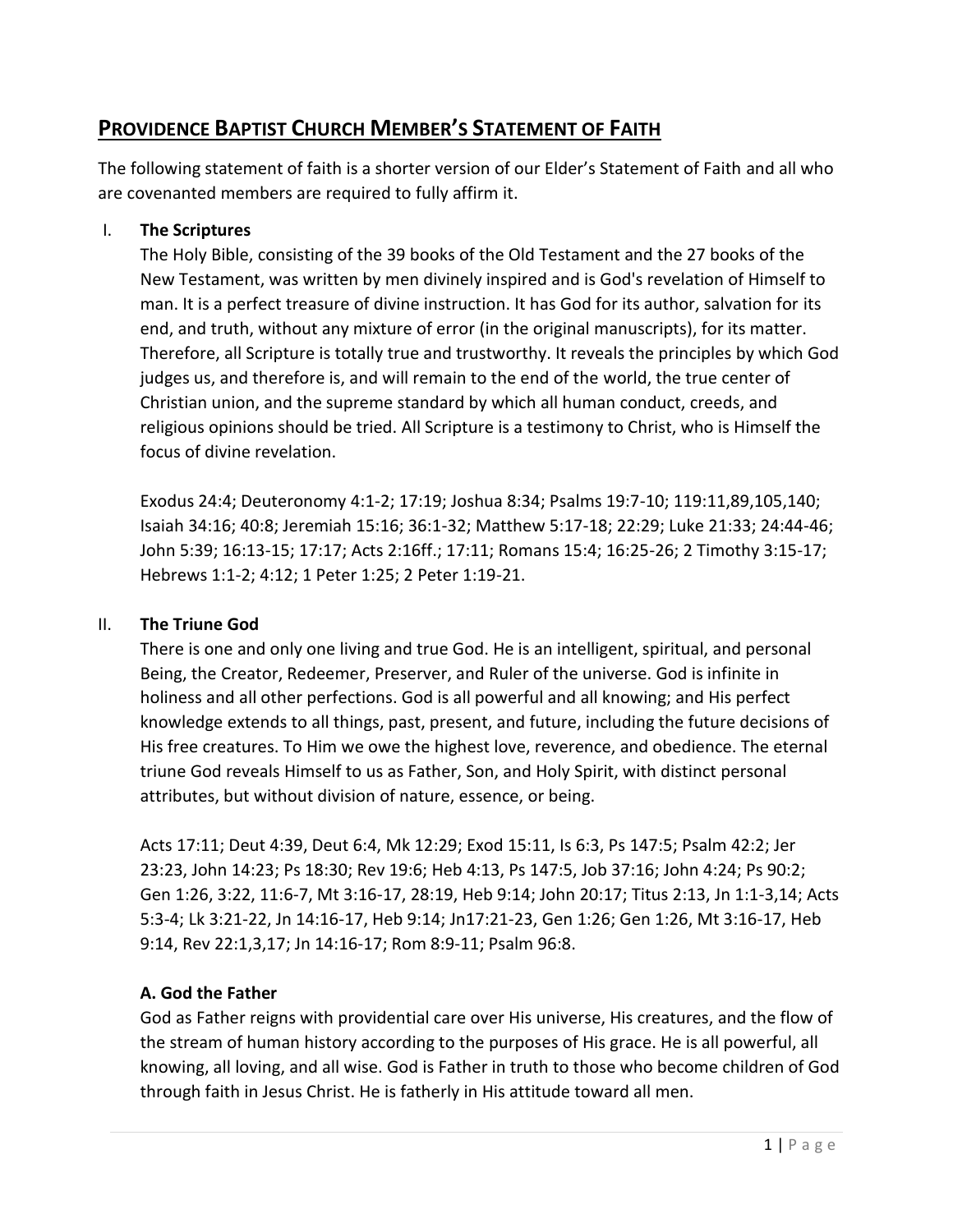Genesis 1:1; 2:7; Exodus 3:14; 6:2-3; 15:11ff.; 20:1ff.; Leviticus 22:2; Deuteronomy 6:4; 32:6; 1 Chronicles 29:10; Psalm 19:1-3; Isaiah 43:3,15; 64:8; Jeremiah 10:10; 17:13; Matthew 6:9ff.; 7:11; 23:9; 28:19; Mark 1:9-11; John 4:24; 5:26; 14:6-13; 17:1-8; Acts 1:7; Romans 8:14-15; 1 Corinthians 8:6; Galatians 4:6; Ephesians 4:6; Colossians 1:15; 1 Timothy 1:17; Hebrews 11:6; 12:9; 1 Peter 1:17; 1 John 5:7.

## **B. God the Son**

Christ is the eternal Son of God. In His incarnation as Jesus Christ He was conceived of the Holy Spirit and born of the virgin Mary. Jesus perfectly revealed and did the will of God, taking upon Himself human nature with its demands and necessities and identifying Himself completely with mankind yet without sin. He honored the divine law by His personal obedience, and in His substitutionary death on the cross He made provision for the redemption of His people from sin. He was raised from the dead with a glorified body and appeared to His disciples as the person who was with them before His crucifixion. He ascended into heaven and is now exalted at the right hand of God where He is the One Mediator, fully God, fully man, in whose Person is effected the reconciliation between God and man. He will return in power and glory to judge the world and to consummate His redemptive mission. He now dwells in all believers as the living and ever-present Lord.

Genesis 18:1ff.; Psalms 2:7ff.; 110:1ff.; Isaiah 7:14; Isaiah 53:1-12; Matthew 1:18-23; 3:17; 8:29; 11:27; 14:33; 16:16,27; 17:5; 27; 28:1-6,19; Mark 1:1; 3:11; Luke 1:35; 4:41; 22:70; 24:46; John 1:1-18,29; 10:30,38; 11:25-27; 12:44-50; 14:7-11; 16:15-16,28; 17:1-5, 21-22; 20:1-20,28; Acts 1:9; 2:22-24; 7:55-56; 9:4-5,20; Romans 1:3-4; 3:23-26; 5:6-21; 8:1-3,34; 10:4; 1 Corinthians 1:30; 2:2; 8:6; 15:1-8,24-28; 2 Corinthians 5:19-21; 8:9; Galatians 4:4-5; Ephesians 1:20; 3:11; 4:7-10; Philippians 2:5-11; Colossians 1:13-22; 2:9; 1 Thessalonians 4:14-18; 1 Timothy 2:5-6; 3:16; Titus 2:13-14; Hebrews 1:1-3; 4:14-15; 7:14-28; 9:12-15,24- 28; 12:2; 13:8; 1 Peter 2:21-25; 3:22; 1 John 1:7-9; 3:2; 4:14-15; 5:9; 2 John 7-9; Revelation 1:13-16; 5:9-14; 12:10-11; 13:8; 19:16.

## **C. God the Holy Spirit**

The Holy Spirit is the Spirit of God, fully divine. He inspired holy men of old to write the Scriptures. Through illumination He enables men to understand truth. He exalts Christ. He convicts men of sin, of righteousness, and of judgment. He calls men to the Savior, and effects regeneration. At the moment of regeneration He baptizes every believer into the Body of Christ. He cultivates Christian character, comforts believers, and bestows the spiritual gifts by which they serve God through His church. He seals the believer unto the day of final redemption. His presence in the Christian is the guarantee that God will bring the believer into the fullness of the stature of Christ. He enlightens and empowers the believer and the church in worship, evangelism, and service.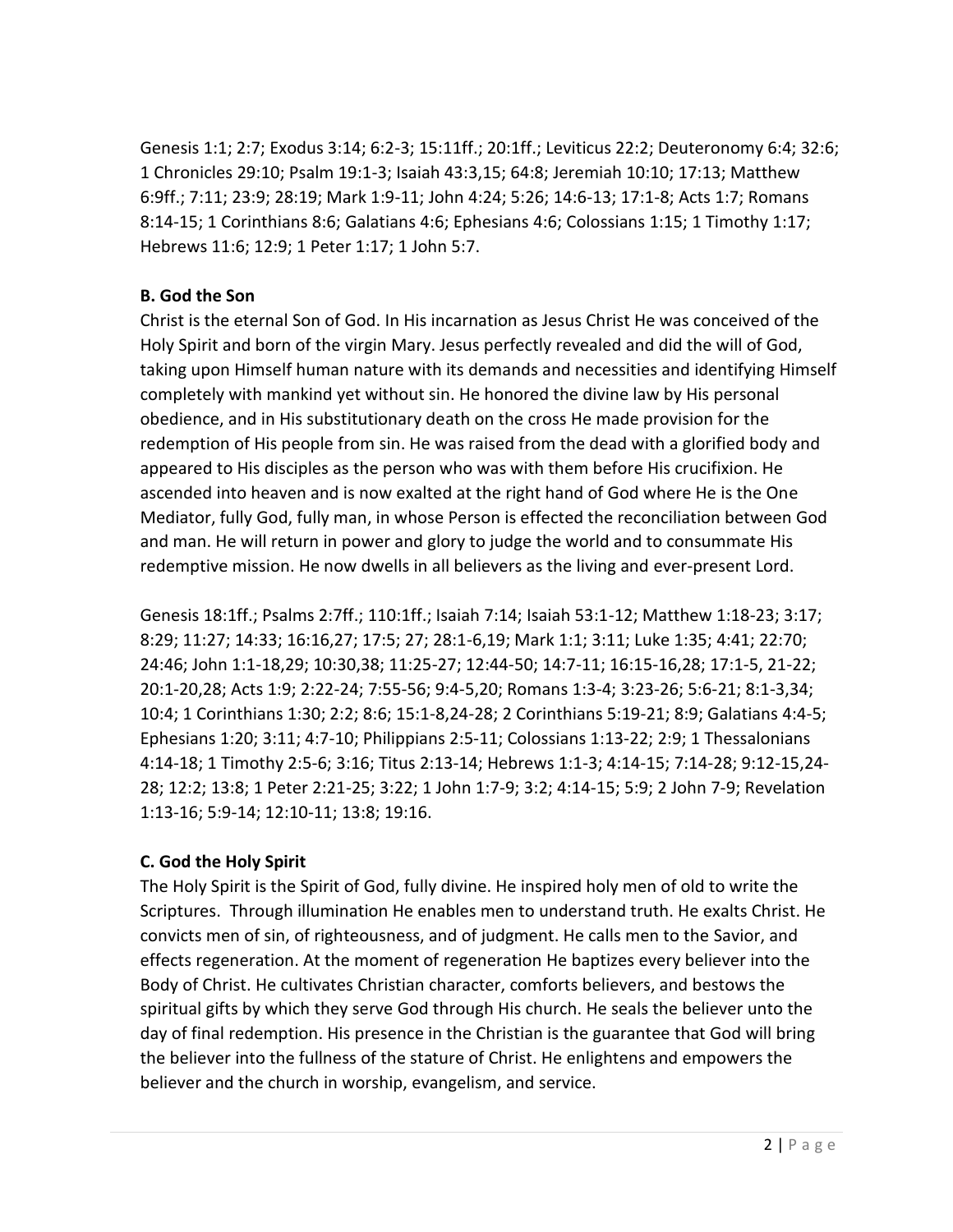Genesis 1:2; Judges 14:6; Job 26:13; Psalms 51:11; 139:7ff.; Isaiah 61:1-3; Joel 2:28-32; Matthew 1:18; 3:16; 4:1; 12:28-32; 28:19; Mark 1:10,12; Luke 1:35; 4:1,18-19; 11:13; 12:12; 24:49; John 4:24; 14:16-17,26; 15:26; 16:7-14; Acts 1:8; 2:1-4,38; 4:31; 5:3; 6:3; 7:55; 8:17,39; 10:44; 13:2; 15:28; 16:6; 19:1-6; Romans 8:9-11,14-16,26-27; 1 Corinthians 2:10- 14; 3:16; 12:3-11,13; Galatians 4:6; Ephesians 1:13-14; 4:30; 5:18; 1 Thessalonians 5:19; 1 Timothy 3:16; 4:1; 2 Timothy 1:14; 3:16; Hebrews 9:8,14; 2 Peter 1:21; 1 John 4:13; 5:6-7; Revelation 1:10; 22:17.

## **III. The Fall of Man**

God originally created Man in His own image, and free from sin; but, through the temptation of Satan, he transgressed the command of God, and fell from his original holiness and righteousness; whereby his posterity inherit a nature corrupt and wholly opposed to God and His law, are under condemnation, and as soon as they are capable of moral action, become actual transgressors.

Genesis 1:27, 3:4-7; Gen. 6:5; Romans 1:18-20; 3:10-18; 5:12-21; Romans 8:6-8; Ephesians 2:1-3; Titus 3:3

## **IV. Regeneration**

Regeneration, or the new birth, is a work of God's free grace whereby sinners become new creatures in Christ Jesus. It is a change of heart, wrought by the Holy Spirit, to which the sinner responds in repentance toward God and faith in the Lord Jesus Christ. In this work the Holy Spirit gives life to those who are dead in trespasses and sins enlightening their minds spiritually and savingly to understand the Word of God, and renewing their whole nature, so that they love and practice holiness.

John 3:1-8; Romans 8:30; 2 Cor. 5:17; John 16:8-11; Titus 3:5; 1 Peter 1:3

## **V. Repentance**

Repentance is an evangelical grace, wherein a person being by the Holy Spirit, made sensible of the manifold evil of his sin, humbles himself for it, with godly sorrow, detestation of it, and self-abhorrence, with a purpose and endeavor to walk before God so as to please Him in all things.

Mark 1:15; Acts 20:21; 2 Corinthians 7:9

## VI. **Faith**

Saving faith is the belief, on God's authority, of whatsoever is revealed in His Word concerning Christ; accepting and resting upon Him alone for justification and eternal life. It is wrought in the heart by the Holy Spirit, and is accompanied by all other saving graces, and leads to a life of holiness.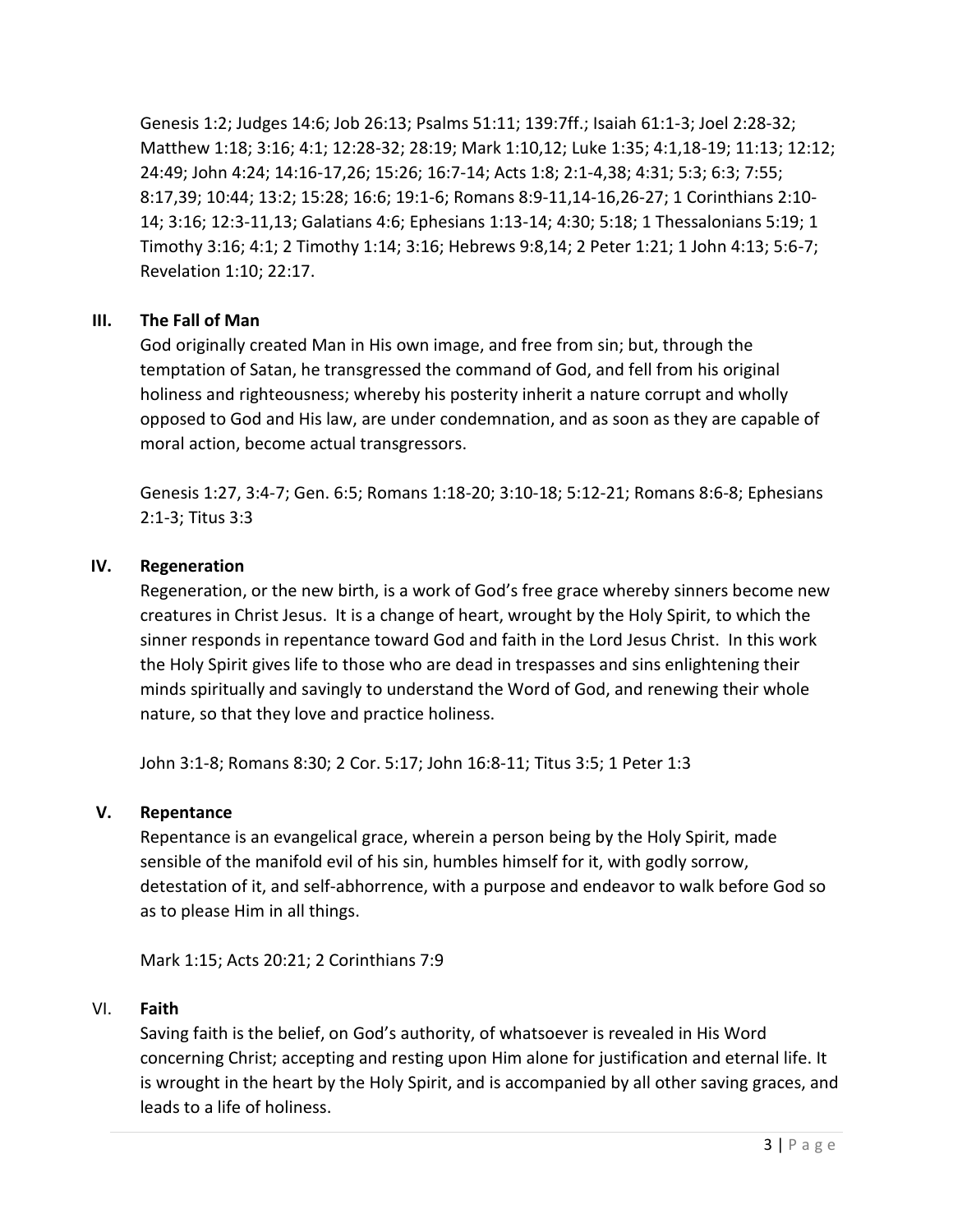John 1:12, 3:16; 3:36; 5:24; Romans 10:9-10; Ephesians 2:8-9

#### **VII. Justification**

Justification is God's gracious and full acquittal of sinners, who believe in Christ, from all sin, through the satisfaction that Christ has made; not for anything wrought in them or done by them; but on account of the obedience and satisfaction of Christ, they receiving and resting on Him and His righteousness by faith alone.

Rom. 3:23-24; Rom. 5:1-2; 18, 19; 2 Cor. 5:21

#### VIII. **Adoption**

For the sake of His only Son, Jesus Christ, God has been pleased to make all justified persons sharers in the grace of adoption, by means of which they are numbered with, and enjoy the liberties and privileges of children of God.

John 1:12; Eph. 1:5; Romans 8:15, 16; 1 John 3:1

#### IX. **Sanctification**

Sanctification is the process by which according to the will of God, we are made partakers of his holiness; that it is a progressive work; that it is begun in regeneration; and that it is carried on in the hearts of believers by the presence and power of the Holy Spirit, the Sealer and Comforter, in the continual use of the appointed means especially the Word of God, the fellowship of the saints, self-examination, self-denial, watchfulness, and prayer.

I Thess. 4:3; I Thess. 5:23; II Cor. 7:1; II Cor. 13:10; Phil. 3:12-16; I John 2:29; Rom. 8:5; Eph. 1:4; Pro. 4:18; II Cor. 3:18; Heb. 6:1; II Peter 1:5-8; John 3:6; Phil. 1:9-11; Eph. 1:13-14; Phil. 2:12-13; Eph. 4:11-12; I Peter 2:2; II Peter 3:18; Hebrews 3:13; 10:24-25; II Cor. 13:5; Luke 11:35; Luke 9:23; Matt. 26:41; Eph.6:18; Eph.4:3

#### **X. The Church**

#### **Universal**

The Lord Jesus is the head of the universal Church, which includes of all of the redeemed of all the ages; believers from every tribe, and tongue, and people and nation. All power for the ordering and governing of the church is invested supremely in Christ.

Col. 1:18; Mt. 16:18; 18:15-18; Rev. 5:9; 7:9;

#### **Local**

A visible or local church of Christ is a congregation of baptized believers, associated by covenant in the faith and fellowship of the Gospel; observing the ordinances of Christ;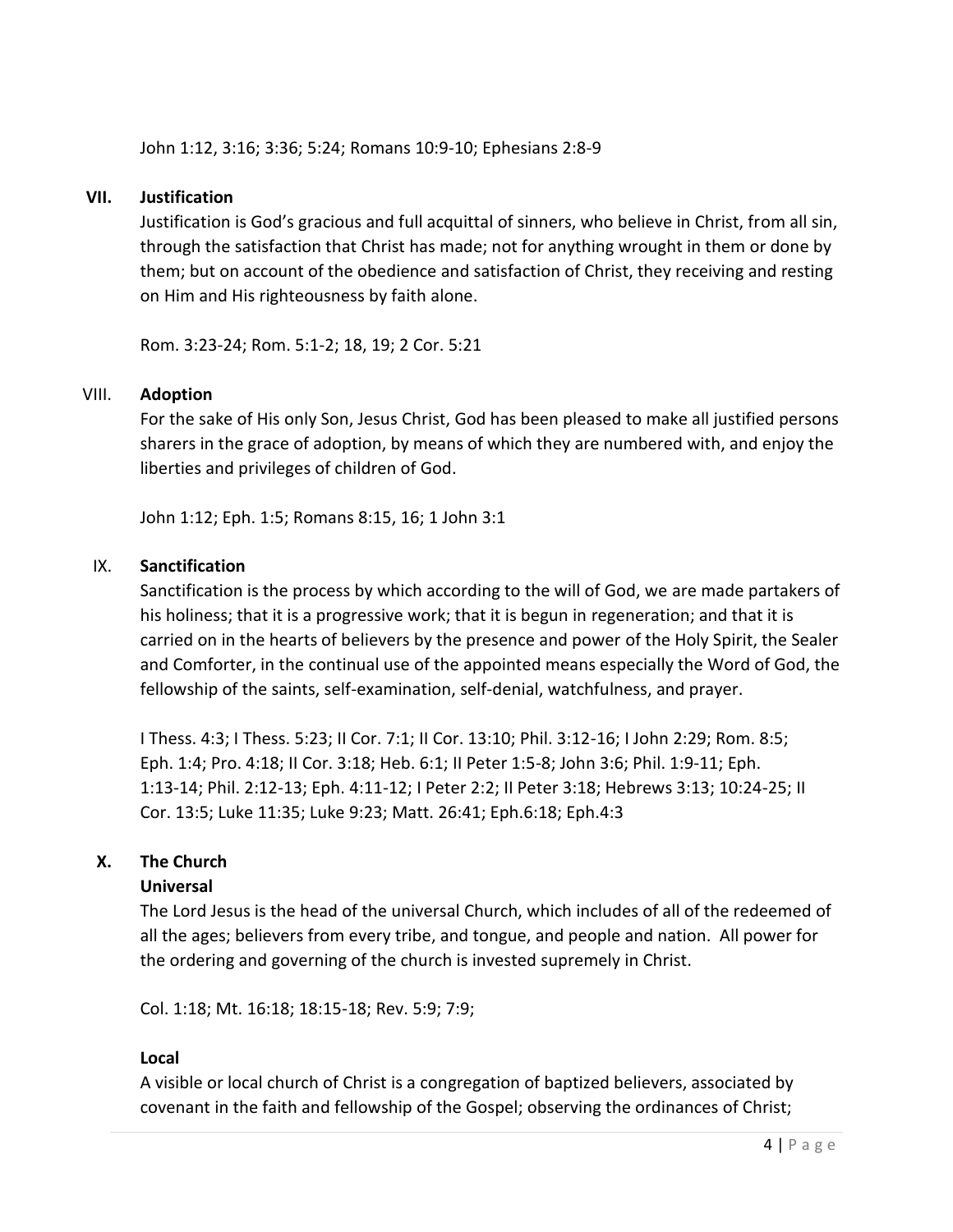governed by His laws; and exercising the gifts, rights, and privileges invested in them by His word; that its only scriptural officers are Elders (Overseers or Pastors) and Deacons, whose qualifications, claims, and duties are primarily defined in the Epistles to Timothy and Titus.

Phil. 1:1; Acts 14:23; 1 Tim. 3:1-15; Titus 1:5-9; 1 Pet. 5:1-4.

#### **Cooperation**

Though autonomous from external authorities, local churches can best promote the cause of Jesus Christ by cooperating with one another. Partnerships should be encouraged in a spirit of unity. Partnerships (whether official or unofficial) should be by the mutual will of the churches on a voluntary independent basis.

Eph. 4:3-4; Col. 4:16, Phil. 4:21-22, Acts 15; Romans 16:25-26, Phil. 4:15.

# **XI. Church Ordinances**

#### **Baptism**

Baptism is an ordinance of the Lord Jesus, obligatory upon every believer, wherein he is immersed in water in the name of the Father, and the Son, and of the Holy Spirit, as a sign of his fellowship with the death and resurrection of Christ, of remission of sins, and of giving himself up to God, to live and walk in newness of life. Being a church ordinance, it is a prerequisite to church membership and its privileges.

Matthew 3:13-17; 28:19-20; Mark 1:9-11; Luke 3:21-22; John 3:23; Acts 2:41; 8:38-39; Acts 22:16; Rom. 6:3-5; 1 Cor. 1:13; Col. 2:12; 8:35-39; 16:30-33; 20:7; Romans 6:3-5

## **The Lord's Supper**

The Lord's Supper is an ordinance of Jesus Christ, to be administered with the elements of bread and the fruit of the vine, and to be observed by His churches till the end of the world. It is in no sense a sacrifice, but is designed to commemorate His death, to confirm the faith and other graces of Christians, and to be a bond, pledge and renewal of their communion with Him, and of their church fellowship.

Mt. 26:26-27; Mark 14:22-26; Luke 22:19-20; Acts 2:42; 1 Cor. 10:16-17; 11:23-26

## **XII. Last Things**

The bodies of men after death return to dust, but their spirits return immediately to Godthe righteous to rest with Him; the wicked, to be reserved under darkness to the judgment. God, in His own time and in His own way, will bring the world to its appropriate end. According to His promise, Jesus Christ will return personally and visibly in glory to the earth; the dead will be raised; and Christ will judge all men in righteousness. The unrighteous will